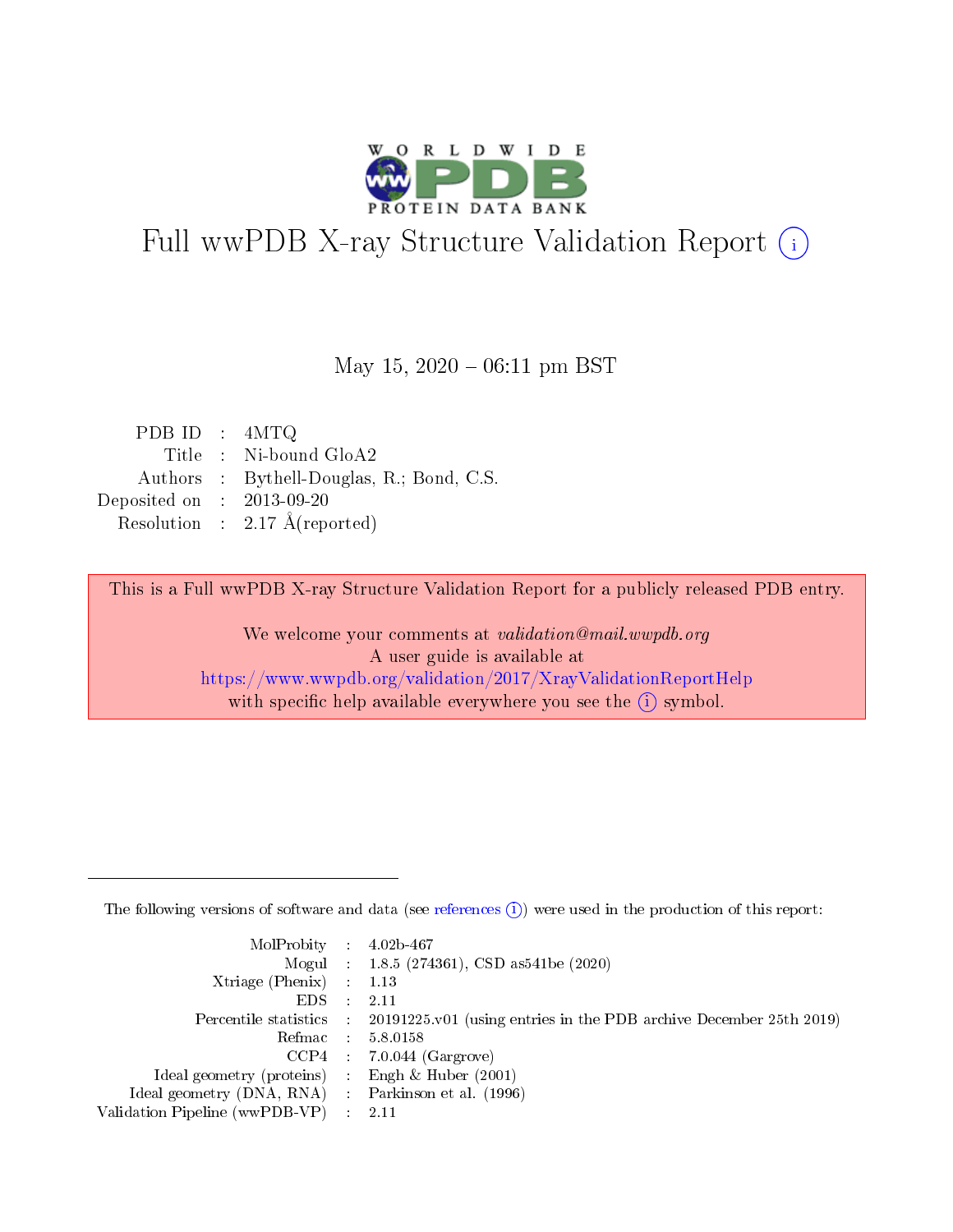## 1 [O](https://www.wwpdb.org/validation/2017/XrayValidationReportHelp#overall_quality)verall quality at a glance  $(i)$

The following experimental techniques were used to determine the structure: X-RAY DIFFRACTION

The reported resolution of this entry is 2.17 Å.

Percentile scores (ranging between 0-100) for global validation metrics of the entry are shown in the following graphic. The table shows the number of entries on which the scores are based.



| Metric                | Whole archive<br>$(\#\text{Entries})$ | Similar resolution<br>$(\#\text{Entries}, \text{resolution range}(\text{\AA}))$ |  |
|-----------------------|---------------------------------------|---------------------------------------------------------------------------------|--|
| $R_{free}$            | 130704                                | 6864 $(2.20-2.16)$                                                              |  |
| Clashscore            | 141614                                | $7689(2.20-2.16)$                                                               |  |
| Ramachandran outliers | 138981                                | $7564(2.20-2.16)$                                                               |  |
| Sidechain outliers    | 138945                                | $7564(2.20-2.16)$                                                               |  |
| RSRZ outliers         | 127900                                | $6738(2.20-2.16)$                                                               |  |

The table below summarises the geometric issues observed across the polymeric chains and their fit to the electron density. The red, orange, yellow and green segments on the lower bar indicate the fraction of residues that contain outliers for  $>=3, 2, 1$  and 0 types of geometric quality criteria respectively. A grey segment represents the fraction of residues that are not modelled. The numeric value for each fraction is indicated below the corresponding segment, with a dot representing fractions  $\epsilon=5\%$  The upper red bar (where present) indicates the fraction of residues that have poor fit to the electron density. The numeric value is given above the bar.

| Mol | ${\rm Chain \mid Length}$ | Quality of chain |    |        |
|-----|---------------------------|------------------|----|--------|
|     | 131                       | 8%<br>83%        | 7% | 10%    |
|     | 131                       | 5%<br>87%        |    | $11\%$ |

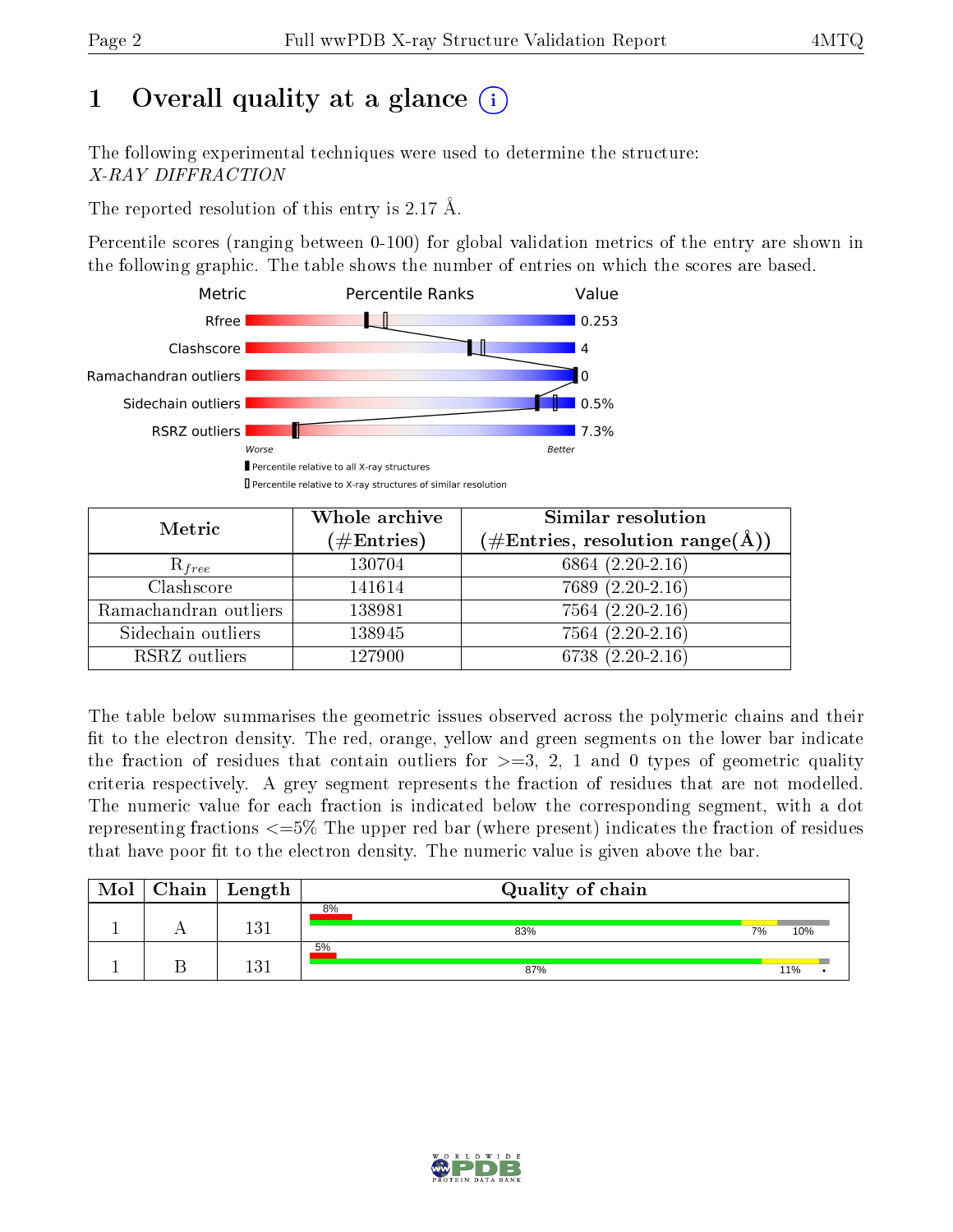## 2 Entry composition (i)

There are 4 unique types of molecules in this entry. The entry contains 2050 atoms, of which 0 are hydrogens and 0 are deuteriums.

In the tables below, the ZeroOcc column contains the number of atoms modelled with zero occupancy, the AltConf column contains the number of residues with at least one atom in alternate conformation and the Trace column contains the number of residues modelled with at most 2 atoms.

Molecule 1 is a protein called Lactoylglutathione lyase.

| Mol | Chain Residues | Atoms       |  |               |  | $\text{ZeroOcc}$   AltConf   Trace |  |  |
|-----|----------------|-------------|--|---------------|--|------------------------------------|--|--|
|     | 118            | Total C N   |  |               |  |                                    |  |  |
|     |                | 942         |  | 593 170 175 4 |  |                                    |  |  |
|     | 128            | Total C N O |  |               |  |                                    |  |  |
|     |                | 1027        |  | 642 192 188 5 |  |                                    |  |  |

• Molecule 2 is NICKEL (II) ION (three-letter code: NI) (formula: Ni).

|  | $\text{Mol}$   Chain   Residues | $\boldsymbol{\mathrm{Atoms}}$ | $\mid$ ZeroOcc $\mid$ AltConf $\mid$ |  |
|--|---------------------------------|-------------------------------|--------------------------------------|--|
|  |                                 | Total Ni                      |                                      |  |

• Molecule 3 is SUCCINIC ACID (three-letter code: SIN) (formula:  $C_4H_6O_4$ ).



|  | $\boxed{\text{Mol}$ Chain   Residues | Atoms   |  | $\rm ZeroOcc$   Alt $\rm Conf$ |  |
|--|--------------------------------------|---------|--|--------------------------------|--|
|  |                                      | Total C |  |                                |  |

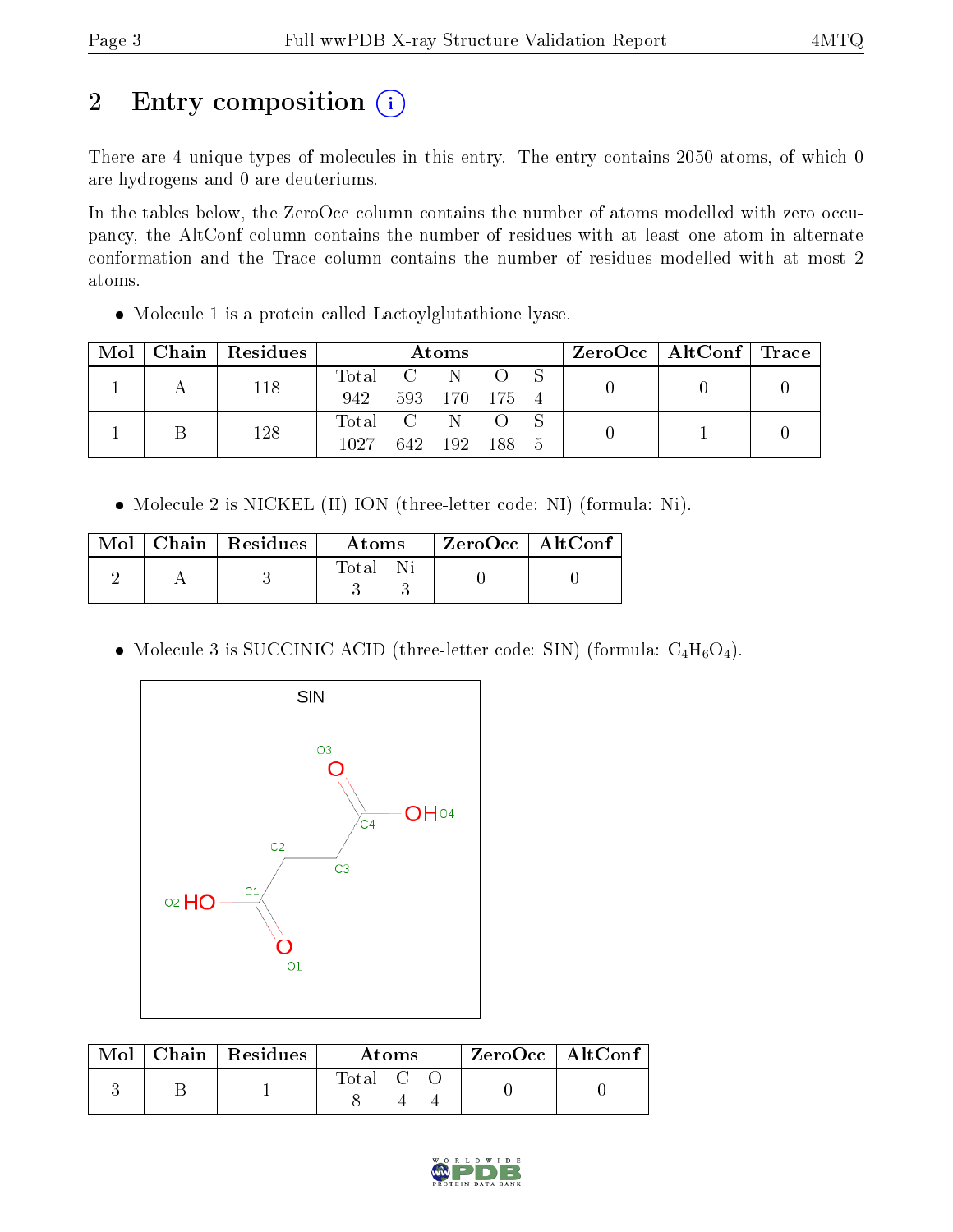$\bullet\,$  Molecule 4 is water.

|  | $Mol$   Chain   Residues | Atoms             | ZeroOcc   AltConf |  |
|--|--------------------------|-------------------|-------------------|--|
|  | 35                       | Total<br>35<br>35 |                   |  |
|  | 35                       | Total<br>35<br>35 |                   |  |

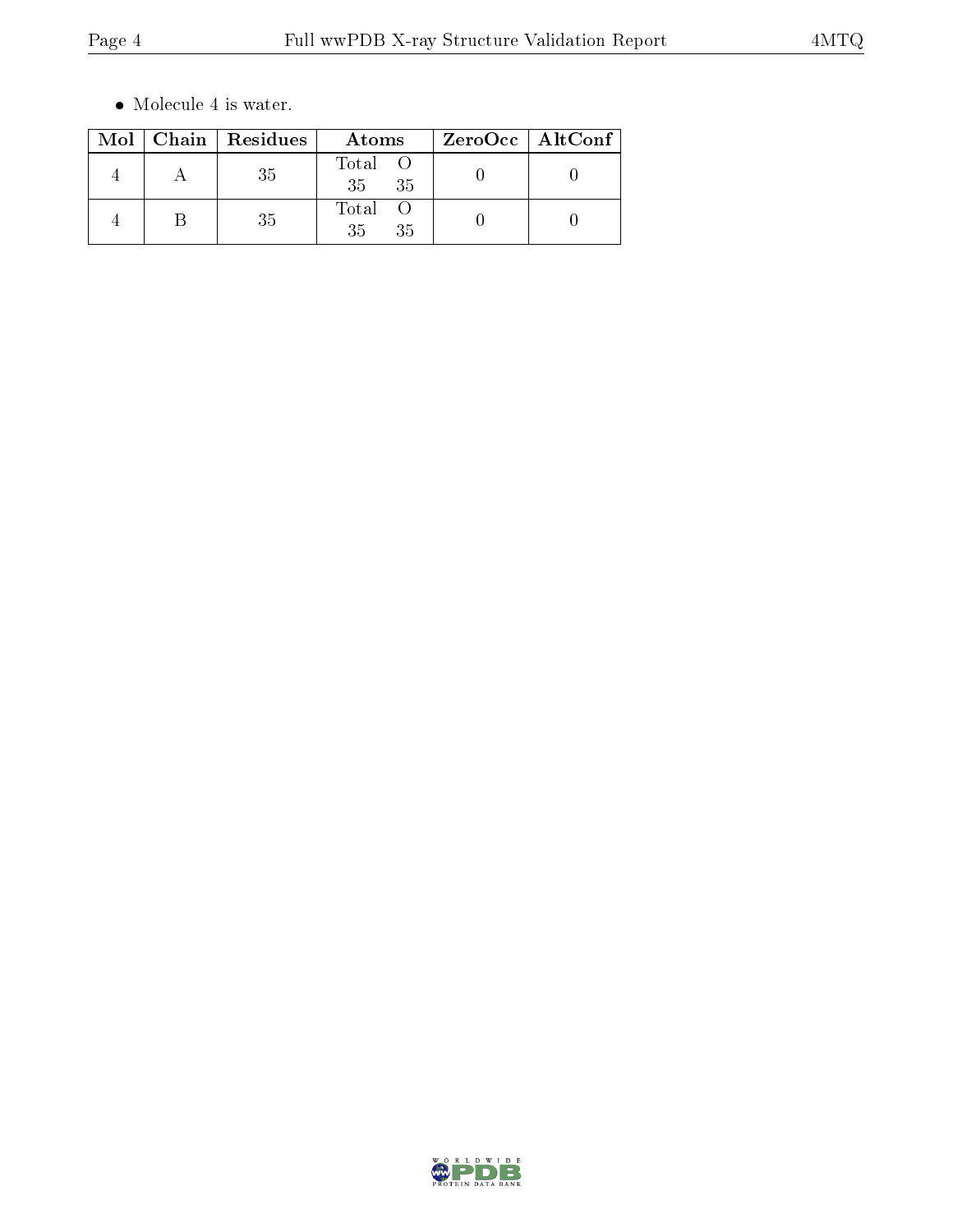### 3 Residue-property plots  $(i)$

These plots are drawn for all protein, RNA and DNA chains in the entry. The first graphic for a chain summarises the proportions of the various outlier classes displayed in the second graphic. The second graphic shows the sequence view annotated by issues in geometry and electron density. Residues are color-coded according to the number of geometric quality criteria for which they contain at least one outlier: green  $= 0$ , yellow  $= 1$ , orange  $= 2$  and red  $= 3$  or more. A red dot above a residue indicates a poor fit to the electron density (RSRZ  $> 2$ ). Stretches of 2 or more consecutive residues without any outlier are shown as a green connector. Residues present in the sample, but not in the model, are shown in grey.



• Molecule 1: Lactoylglutathione lyase

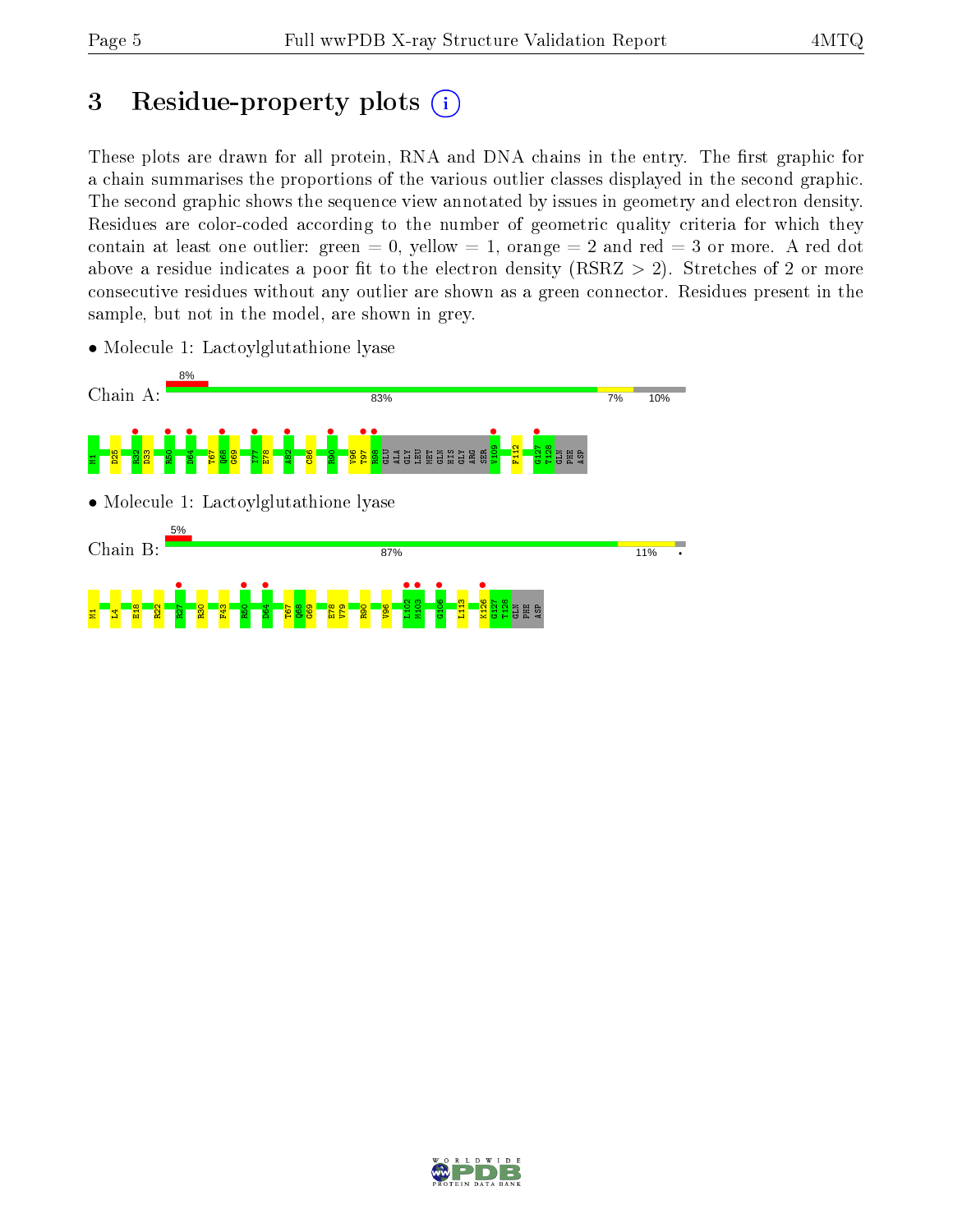### 4 Data and refinement statistics  $(i)$

| Property                                                             | Value                                                        | Source                       |
|----------------------------------------------------------------------|--------------------------------------------------------------|------------------------------|
| Space group                                                          | P 21 21 21                                                   | Depositor                    |
| Cell constants                                                       | $74.98\text{\AA}$<br>$41.15 \text{\AA}$<br>$80.36\text{\AA}$ | Depositor                    |
| a, b, c, $\alpha$ , $\beta$ , $\gamma$                               | $90.00^\circ$<br>$90.00^{\circ}$<br>$90.00^\circ$            |                              |
| Resolution $(A)$                                                     | 2.17<br>19.41<br>$\frac{1}{2}$                               | Depositor                    |
|                                                                      | 19.41<br>$-2.17$                                             | <b>EDS</b>                   |
| % Data completeness                                                  | $99.2(19.41-2.17)$                                           | Depositor                    |
| (in resolution range)                                                | 99.2 (19.41-2.17)                                            | <b>EDS</b>                   |
| $R_{merge}$                                                          | 0.08                                                         | Depositor                    |
| $R_{sym}$                                                            | 0.03                                                         | Depositor                    |
| $\langle I/\sigma(I) \rangle^{-1}$                                   | 1.70 (at $2.17\text{\AA}$ )                                  | Xtriage                      |
| Refinement program                                                   | BUSTER $2.\overline{10.0}$                                   | Depositor                    |
|                                                                      | 0.183<br>0.233<br>$\langle \cdot, \cdot \rangle$             | Depositor                    |
| $R, R_{free}$                                                        | 0.193,<br>0.253                                              | DCC                          |
| $R_{free}$ test set                                                  | 660 reflections $(4.86\%)$                                   | wwPDB-VP                     |
| Wilson B-factor $(A^2)$                                              | 39.1                                                         | Xtriage                      |
| Anisotropy                                                           | 0.194                                                        | Xtriage                      |
| Bulk solvent $k_{sol}(e/\mathring{A}^3)$ , $B_{sol}(\mathring{A}^2)$ | 0.31, 41.4                                                   | <b>EDS</b>                   |
| L-test for twinning <sup>2</sup>                                     | $< L >$ = 0.48, $< L2$ = 0.31                                | Xtriage                      |
| Estimated twinning fraction                                          | No twinning to report.                                       | $\overline{\text{X}}$ triage |
| $F_o, F_c$ correlation                                               | 0.96                                                         | <b>EDS</b>                   |
| Total number of atoms                                                | 2050                                                         | wwPDB-VP                     |
| Average B, all atoms $(A^2)$                                         | 48.0                                                         | wwPDB-VP                     |

Xtriage's analysis on translational NCS is as follows: The largest off-origin peak in the Patterson function is  $7.81\%$  of the height of the origin peak. No significant pseudotranslation is detected.

<sup>&</sup>lt;sup>2</sup>Theoretical values of  $\langle |L| \rangle$ ,  $\langle L^2 \rangle$  for acentric reflections are 0.5, 0.333 respectively for untwinned datasets, and 0.375, 0.2 for perfectly twinned datasets.



<span id="page-5-1"></span><span id="page-5-0"></span><sup>1</sup> Intensities estimated from amplitudes.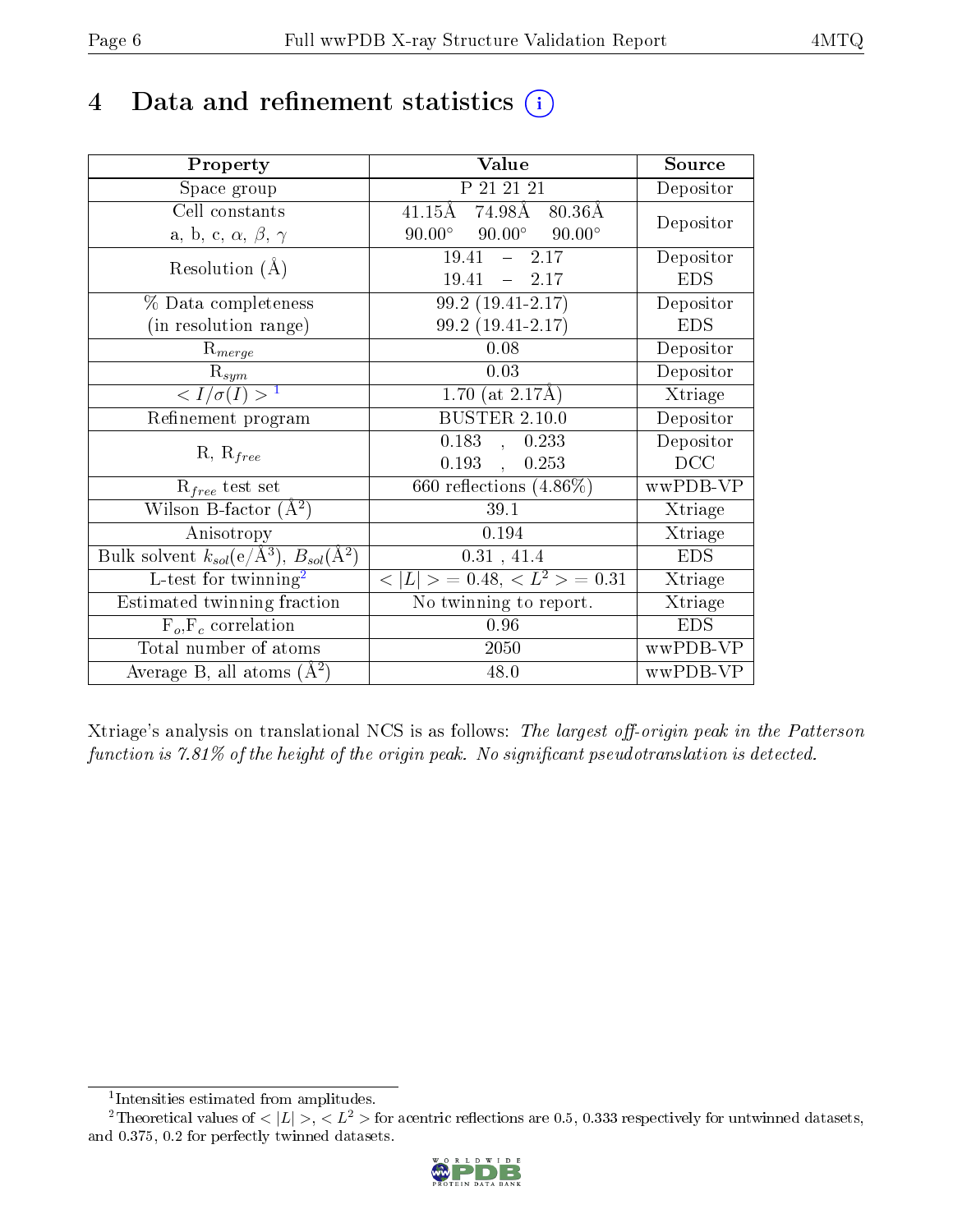## 5 Model quality  $(i)$

### 5.1 Standard geometry (i)

Bond lengths and bond angles in the following residue types are not validated in this section: NI, SIN

The Z score for a bond length (or angle) is the number of standard deviations the observed value is removed from the expected value. A bond length (or angle) with  $|Z| > 5$  is considered an outlier worth inspection. RMSZ is the root-mean-square of all Z scores of the bond lengths (or angles).

|              |     |             | Bond lengths    | Bond angles |           |  |
|--------------|-----|-------------|-----------------|-------------|-----------|--|
| Mol<br>Chain |     | <b>RMSZ</b> | $\# Z  > 5$     | RMSZ        | # $ Z >5$ |  |
|              |     | 0.52        | 0/958           | 0.68        | 0/1293    |  |
|              | R   | 0.52        | 0/1049          | 0.67        | 0/1413    |  |
| AH           | Αll | 0.52        | $^{\prime}2007$ | 0.67        | 0/2706    |  |

There are no bond length outliers.

There are no bond angle outliers.

There are no chirality outliers.

There are no planarity outliers.

#### $5.2$  Too-close contacts  $(i)$

In the following table, the Non-H and H(model) columns list the number of non-hydrogen atoms and hydrogen atoms in the chain respectively. The H(added) column lists the number of hydrogen atoms added and optimized by MolProbity. The Clashes column lists the number of clashes within the asymmetric unit, whereas Symm-Clashes lists symmetry related clashes.

|   |   |      |      |    | Mol   Chain   Non-H   H(model)   H(added)   Clashes   Symm-Clashes |
|---|---|------|------|----|--------------------------------------------------------------------|
|   |   | 942  | 920  |    |                                                                    |
|   | B | 1027 | 1006 |    |                                                                    |
|   |   |      |      |    |                                                                    |
| ົ |   |      |      |    |                                                                    |
|   |   | 35   |      |    |                                                                    |
|   |   | 35   |      |    |                                                                    |
|   |   | 2050 | 1930 | 15 |                                                                    |

The all-atom clashscore is defined as the number of clashes found per 1000 atoms (including hydrogen atoms). The all-atom clashscore for this structure is 4.

All (15) close contacts within the same asymmetric unit are listed below, sorted by their clash

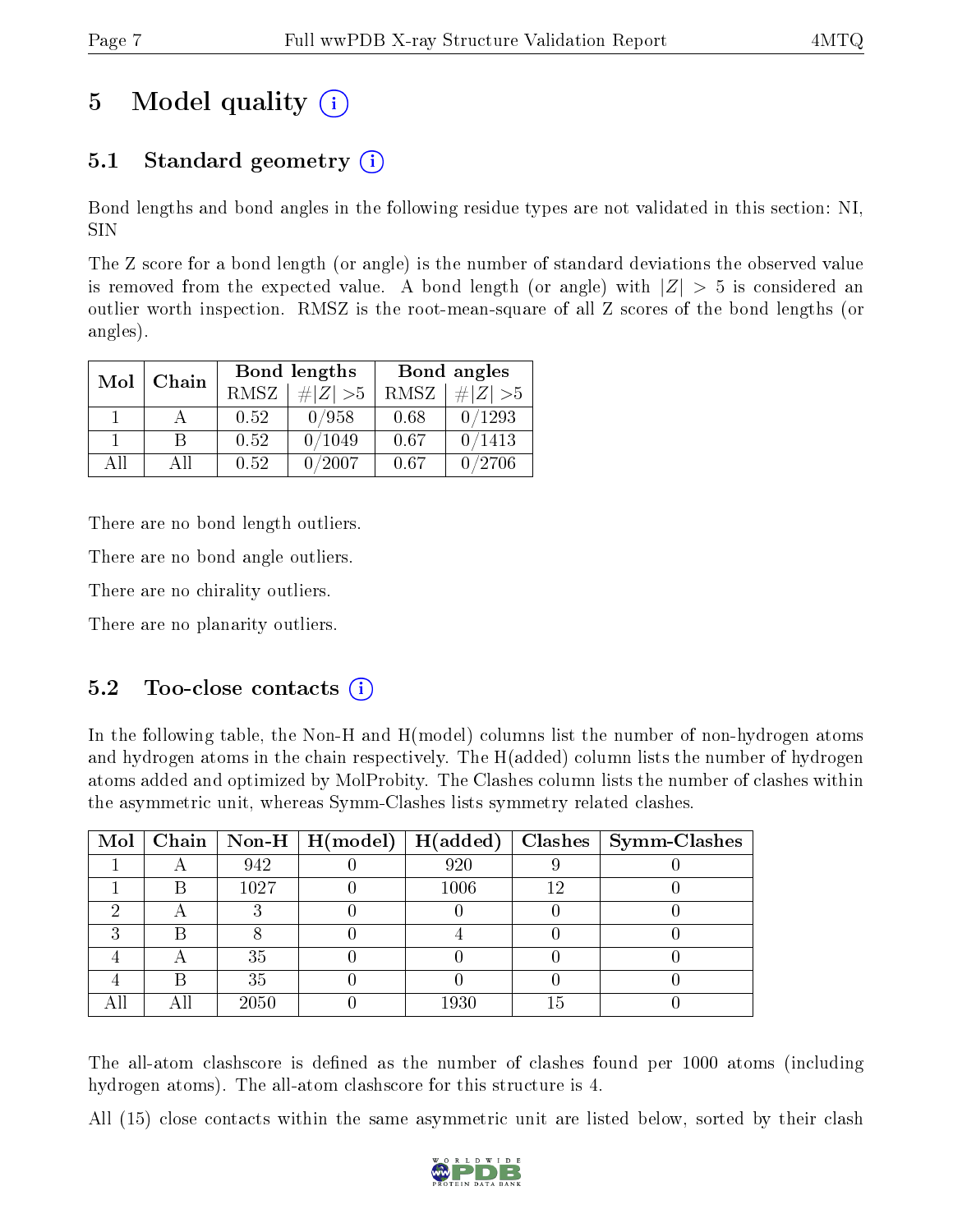| $\rm{Atom\text{-}1}$        | $\bold{Atom\text{-}2}$ | Interatomic<br>distance $(A)$ | Clash<br>overlap $(A)$ |
|-----------------------------|------------------------|-------------------------------|------------------------|
| 1: A:25:ASP:H               | 1:B:1:MET:HE1          | 1.22                          | 1.03                   |
| 1:B:78:GLU:HG2              | 1: B: 126: LYS: HG2    | 1.63                          | 0.81                   |
| 1: A:86: CYS:SG             | 1: A:96: VAL:HGI1      | 2.27                          | 0.74                   |
| 1: A:25:ASP:H               | 1:B:1:MET:CE           | 2.00                          | 0.72                   |
| 1:A:25:ASP:N                | 1:B:1:MET:HE1          | 2.02                          | 0.69                   |
| 1: A:86: CYS:SG             | 1: A:96: VAL:CG1       | 2.96                          | 0.54                   |
| 1:B:79:VAL:O                | 1: B: 126: LYS: HG3    | 2.10                          | 0.52                   |
| $1:B:30:A\overline{RG:HB2}$ | 1:B:43:PHE:HB2         | 1.92                          | 0.50                   |
| 1: A:67:THR:O               | 1: B:69: GLY:HA3       | 2.14                          | 0.46                   |
| 1: B: 18: GLU: O            | 1:B:22:ARG:HB2         | 2.17                          | 0.45                   |
| 1:B:96:VAL:HG22             | 1: B: 113: LEU: CD2    | 2.48                          | 0.44                   |
| 1: A:69: GLY:HA3            | 1: B:67:THR:O          | 2.17                          | 0.44                   |
| $1:B:90:ARG:\overline{HG3}$ | 1:B:96:VAL:HG23        | 2.01                          | 0.43                   |
| 1: A:97:THR:HB              | 1: A: 112: PHE: HB2    | 2.02                          | 0.42                   |
| 1: A:78: GLU:HB2            | 1:B:4:LEU:HD21         | 2.03                          | $\rm 0.41$             |

magnitude.

There are no symmetry-related clashes.

#### 5.3 Torsion angles (i)

#### 5.3.1 Protein backbone (i)

In the following table, the Percentiles column shows the percent Ramachandran outliers of the chain as a percentile score with respect to all X-ray entries followed by that with respect to entries of similar resolution.

The Analysed column shows the number of residues for which the backbone conformation was analysed, and the total number of residues.

| Mol | Chain | Analysed                      | Favoured    |          | Allowed   Outliers   Percentiles |
|-----|-------|-------------------------------|-------------|----------|----------------------------------|
|     |       | 114/131(87%)                  | $109(96\%)$ | 5(4%)    | $100$   $100$                    |
|     |       | $127/131$ (97\%)   125 (98\%) |             | $2(2\%)$ | $100 \mid$                       |
| All | All   | $241/262$ (92\%)   234 (97\%) |             | 7(3%)    | 100<br>100                       |

There are no Ramachandran outliers to report.

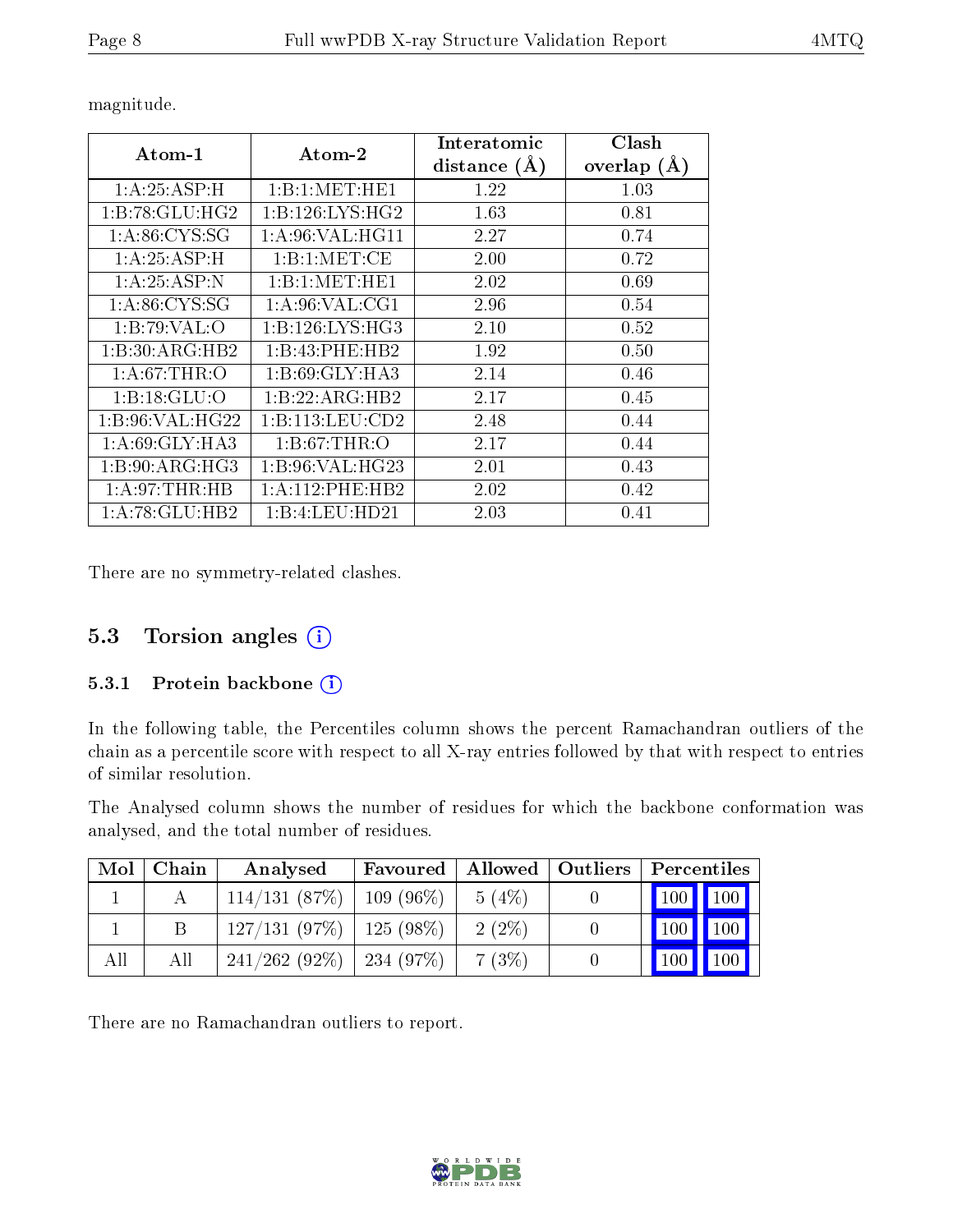#### 5.3.2 Protein sidechains  $(i)$

In the following table, the Percentiles column shows the percent sidechain outliers of the chain as a percentile score with respect to all X-ray entries followed by that with respect to entries of similar resolution.

The Analysed column shows the number of residues for which the sidechain conformation was analysed, and the total number of residues.

| Mol | Chain | Analysed     | Rotameric   Outliers |          | Percentiles |             |  |
|-----|-------|--------------|----------------------|----------|-------------|-------------|--|
|     |       | 92/103(89%)  | $91(99\%)$           | $1(1\%)$ | 73   83     |             |  |
|     |       | 100/103(97%) | $100(100\%)$         |          | 100         | $\vert$ 100 |  |
| All | All   | 192/206(93%) | $191(100\%)$         | $1(0\%)$ | 88          | 94          |  |

All (1) residues with a non-rotameric sidechain are listed below:

| Chain | $\rm Res$ | vpe |
|-------|-----------|-----|
|       |           |     |

Some sidechains can be flipped to improve hydrogen bonding and reduce clashes. There are no such sidechains identified.

#### $5.3.3$  RNA  $(i)$

There are no RNA molecules in this entry.

#### 5.4 Non-standard residues in protein, DNA, RNA chains (i)

There are no non-standard protein/DNA/RNA residues in this entry.

#### 5.5 Carbohydrates (i)

There are no carbohydrates in this entry.

#### 5.6 Ligand geometry  $(i)$

Of 4 ligands modelled in this entry, 3 are monoatomic - leaving 1 for Mogul analysis.

In the following table, the Counts columns list the number of bonds (or angles) for which Mogul statistics could be retrieved, the number of bonds (or angles) that are observed in the model and the number of bonds (or angles) that are defined in the Chemical Component Dictionary. The Link column lists molecule types, if any, to which the group is linked. The Z score for a bond

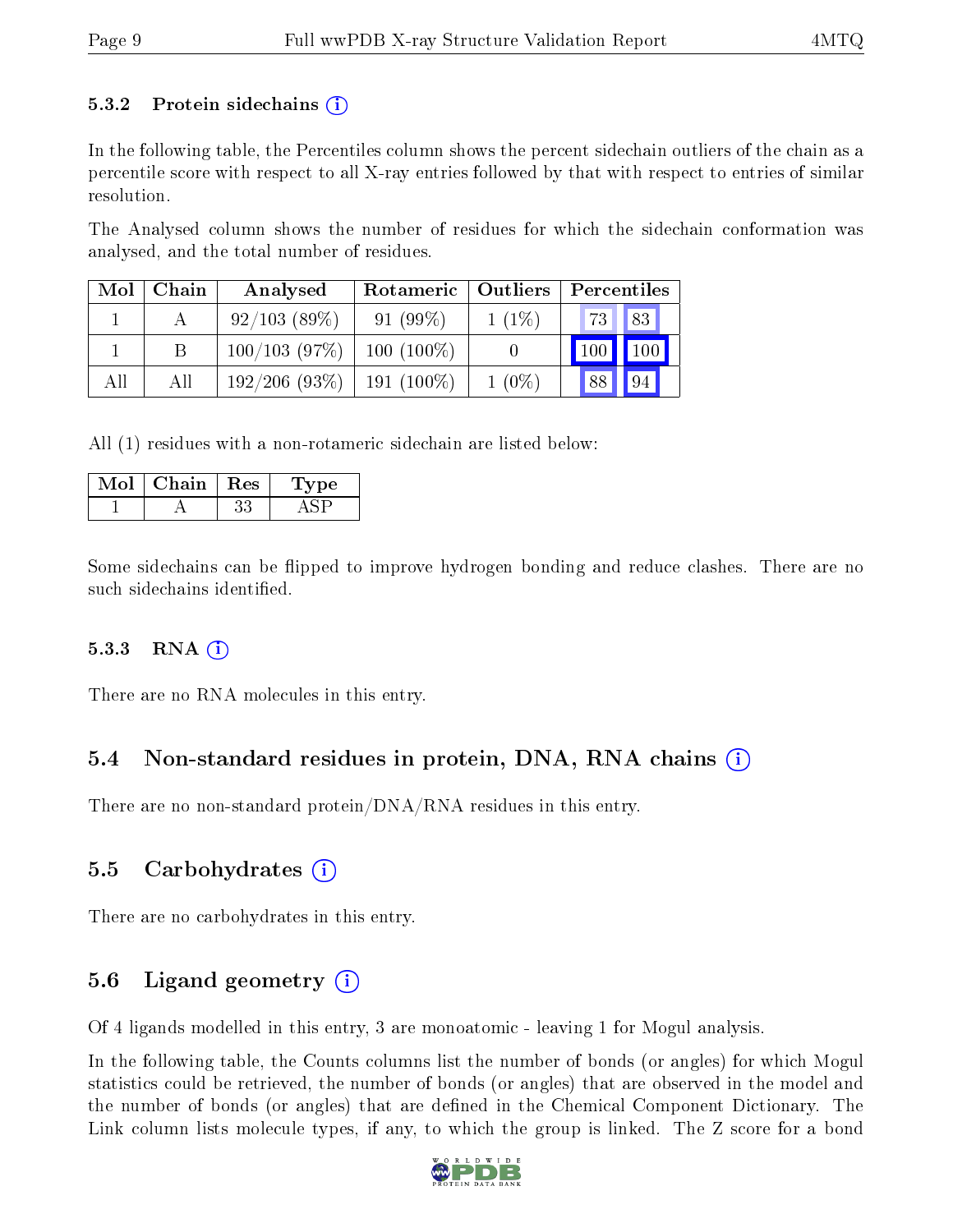length (or angle) is the number of standard deviations the observed value is removed from the expected value. A bond length (or angle) with  $|Z| > 2$  is considered an outlier worth inspection. RMSZ is the root-mean-square of all Z scores of the bond lengths (or angles).

| Mol | Type | Chain | ${\rm Res}$ | Link                     | Bond lengths |      |                         | Bond angles |      |         |
|-----|------|-------|-------------|--------------------------|--------------|------|-------------------------|-------------|------|---------|
|     |      |       |             |                          | Counts       | RMSZ | $\# Z $<br>$>$ $\angle$ | Counts      | RMSZ | $\ E\ $ |
|     | OTT. |       | 500         | $\overline{\phantom{a}}$ |              |      |                         | 2,8,8       |      |         |

In the following table, the Chirals column lists the number of chiral outliers, the number of chiral centers analysed, the number of these observed in the model and the number defined in the Chemical Component Dictionary. Similar counts are reported in the Torsion and Rings columns. '-' means no outliers of that kind were identified.

|       |        |  | Mol   Type   Chain   Res   Link   Chirals   Torsions   Rings |  |
|-------|--------|--|--------------------------------------------------------------|--|
| – SIN | -500 - |  | 1/1/5/5                                                      |  |

There are no bond length outliers.

There are no bond angle outliers.

There are no chirality outliers.

All (1) torsion outliers are listed below:

| $\text{Mol}$   Chain   Res   Type |  | Atoms         |
|-----------------------------------|--|---------------|
|                                   |  | ' C1-C2-C3-C4 |

There are no ring outliers.

No monomer is involved in short contacts.

#### 5.7 [O](https://www.wwpdb.org/validation/2017/XrayValidationReportHelp#nonstandard_residues_and_ligands)ther polymers  $(i)$

There are no such residues in this entry.

#### 5.8 Polymer linkage issues  $(i)$

There are no chain breaks in this entry.

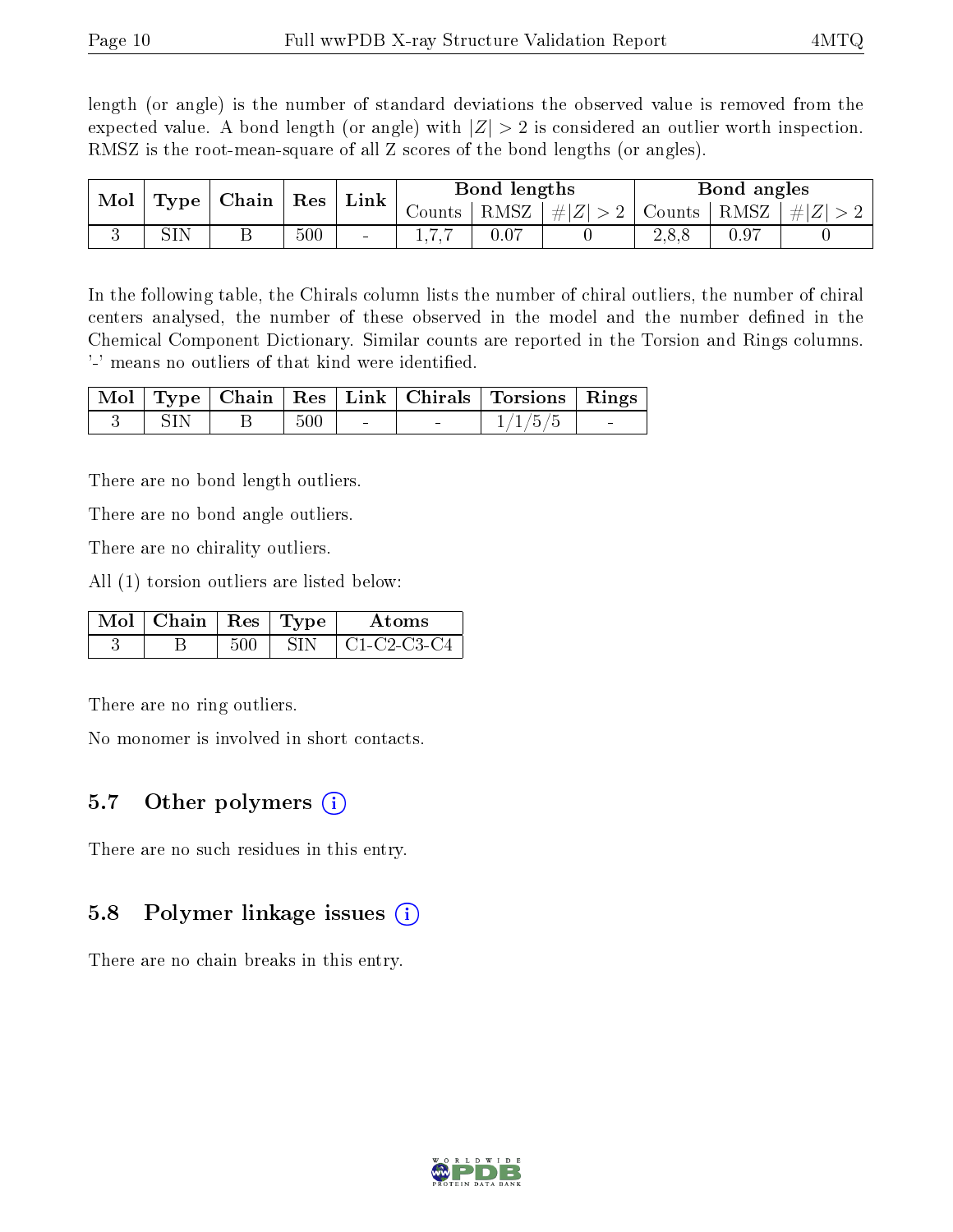### 6 Fit of model and data  $(i)$

### 6.1 Protein, DNA and RNA chains  $(i)$

In the following table, the column labelled  $#RSRZ> 2'$  contains the number (and percentage) of RSRZ outliers, followed by percent RSRZ outliers for the chain as percentile scores relative to all X-ray entries and entries of similar resolution. The OWAB column contains the minimum, median,  $95<sup>th</sup>$  percentile and maximum values of the occupancy-weighted average B-factor per residue. The column labelled ' $Q< 0.9$ ' lists the number of (and percentage) of residues with an average occupancy less than 0.9.

| Mol | Chain | Analysed        | ${ <\hspace{-1.5pt}{\mathrm{RSRZ}} \hspace{-1.5pt}>}$ | # $RSRZ>2$                          | $OWAB(A^2)$    | $Q<$ 0.9 |
|-----|-------|-----------------|-------------------------------------------------------|-------------------------------------|----------------|----------|
|     |       | $118/131(90\%)$ | 0.30                                                  | $11 (9\%) 8 9$                      | 30, 46, 77, 97 | $(0\%)$  |
|     |       | 128/131(97%)    | 0.19                                                  | 26<br>$7(5%)$ 25                    | 30, 42, 76, 89 |          |
| All | All   | 246/262(93%)    | 0.24                                                  | $18(7\%)$ $\boxed{15}$ $\boxed{15}$ | 30, 43, 77, 97 | $(0\%)$  |

All (18) RSRZ outliers are listed below:

| Mol            | ${\rm Chain}$ | $\operatorname{Res}% \left( \mathcal{N}\right) \equiv\operatorname{Res}(\mathcal{N}_{0},\mathcal{N}_{0})$ | Type         | $_{\rm RSRZ}$ |
|----------------|---------------|-----------------------------------------------------------------------------------------------------------|--------------|---------------|
| $\mathbf{1}$   | Β             | 103                                                                                                       | MET          | 5.2           |
| $\overline{1}$ | A             | 127                                                                                                       | <b>GLY</b>   | 3.3           |
| $\mathbf{1}$   | А             | 64                                                                                                        | $_{\rm ASP}$ | 3.1           |
| $\mathbf{1}$   | B             | 64                                                                                                        | ASP          | 3.0           |
| $\mathbf{1}$   | B             | 102                                                                                                       | <b>LEU</b>   | 2.9           |
| $\mathbf 1$    | А             | 77                                                                                                        | ILE          | 2.6           |
| $\mathbf{1}$   | A             | 32                                                                                                        | $\rm{ARG}$   | 2.6           |
| $\overline{1}$ | A             | 109                                                                                                       | VAL          | 2.6           |
| $\mathbf{1}$   | A             | 97                                                                                                        | THR          | 2.6           |
| $\mathbf{1}$   | $\bf{A}$      | 50                                                                                                        | $\rm{ARG}$   | 2.6           |
| $\mathbf{1}$   | B             | 106                                                                                                       | GLY          | 2.5           |
| $\mathbf{1}$   | B             | 126                                                                                                       | <b>LYS</b>   | 2.4           |
| $\mathbf{1}$   | А             | 98                                                                                                        | $\rm{ARG}$   | 2.3           |
| $\mathbf{1}$   | A             | 90                                                                                                        | ${\rm ARG}$  | 2.3           |
| $\mathbf{1}$   | A             | 82                                                                                                        | ALA          | 2.2           |
| $\mathbf{1}$   | B             | 50                                                                                                        | ${\rm ARG}$  | 2.1           |
| $\mathbf{1}$   | Β             | 27                                                                                                        | $\rm{ARG}$   | 2.0           |
| $\mathbf 1$    | А             | 68                                                                                                        | $_{\rm GLN}$ | 2.0           |

#### 6.2 Non-standard residues in protein, DNA, RNA chains (i)

There are no non-standard protein/DNA/RNA residues in this entry.